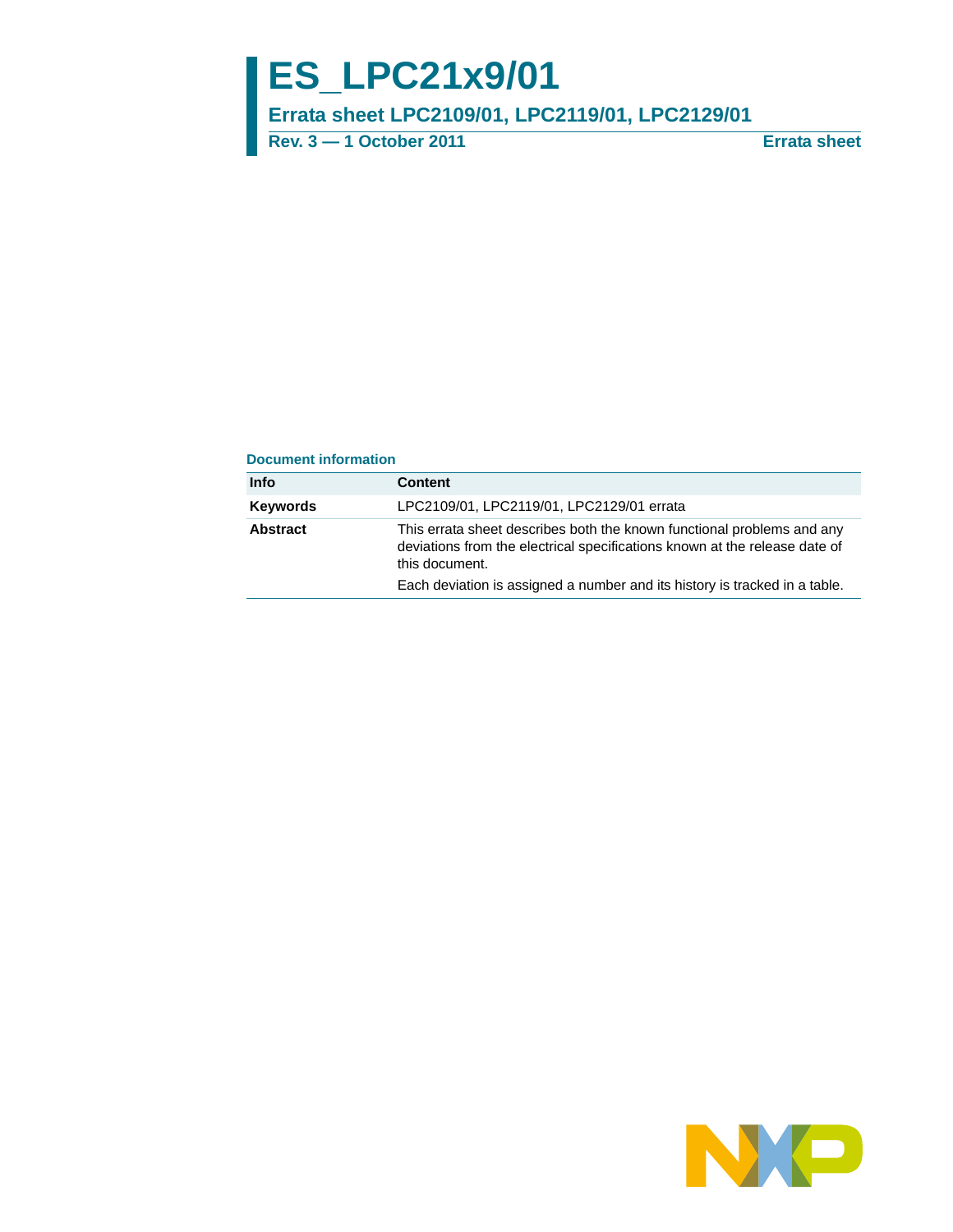# **NXP Semiconductors ES\_LPC21x9/01**

### **Errata sheet LPC2109/01, LPC2119/01, LPC2129/01**

#### **Revision history**

| Rev | <b>Date</b> | <b>Description</b>                                                                                                                                                                                                                         |
|-----|-------------|--------------------------------------------------------------------------------------------------------------------------------------------------------------------------------------------------------------------------------------------|
| 3   | 20111001    | • Added Rev. D.                                                                                                                                                                                                                            |
| 2   | 20110401    | • The format of this errata sheet has been redesigned to comply with the new identity<br>guidelines of NXP Semiconductors.<br>• Added ADC.1 and Note.2.<br>• Combined errata for LPC2109/01, LPC2119/01, and LPC2129/01 into one document. |
|     | 20070727    | Initial version.                                                                                                                                                                                                                           |

# **Contact information**

For more information, please visit: **http://www.nxp.com**

For sales office addresses, please send an email to: **salesaddresses@nxp.com**

ES\_LPC21X9/01 All information provided in this document is subject to legal disclaimers. © NXP B.V. 2011. All rights reserved.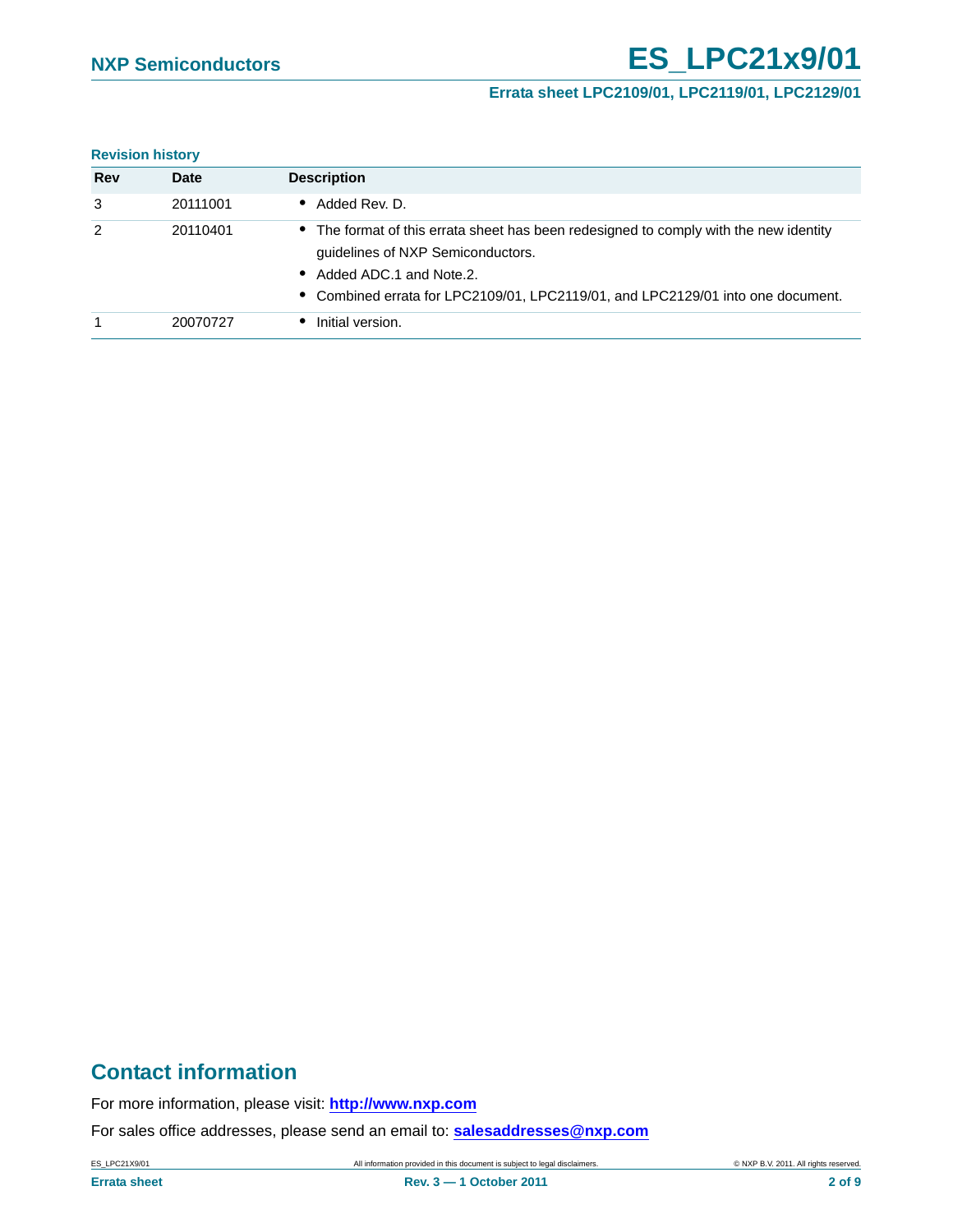# <span id="page-2-0"></span>**1. Product identification**

The LPC21x9/01 devices typically have the following top-side marking:

LPC21x9xxxxxx /01 xxxxxxx

xxYYWW R

The last letter in the last line (field 'R') will identify the device revision. This Errata Sheet covers the following revisions of the LPC21x9/01:

|     | Table 1. Device revision table |                             |
|-----|--------------------------------|-----------------------------|
|     | <b>Revision identifier (R)</b> | <b>Revision description</b> |
| 'C' |                                | First device revision       |
| 'D' |                                | Second device revision      |

Field 'YY' states the year the device was manufactured. Field 'WW' states the week the device was manufactured during that year.

# <span id="page-2-1"></span>**2. Errata overview**

#### **Table 2. Functional problems table**

| <b>Functional</b><br>problems | <b>Short description</b>                                      | <b>Revision identifier</b> | <b>Detailed description</b> |
|-------------------------------|---------------------------------------------------------------|----------------------------|-----------------------------|
| CORE.1                        | Incorrect update of the Abort Link register in Thumb<br>state | 'C'. 'D'                   | Section 3.1                 |
| CAN.1                         | Data overrun condition can lock the CAN controller            | $'C'.$ $'D'$               | Section 3.2                 |
| ADC.1                         | External sync inputs not operational                          | $'C'.$ $'D'$               | Section 3.3                 |

#### **Table 3. AC/DC deviations table**

| <b>AC/DC</b><br>deviations | <b>Short description</b> | <b>Product version(s)</b> | <b>Detailed description</b> |
|----------------------------|--------------------------|---------------------------|-----------------------------|
| n/a                        | n/a                      | n/a                       | n/a                         |

#### **Table 4. Errata notes table**

| <b>Errata notes</b> | <b>Short description</b>                                       | <b>Revision identifier</b> | <b>Detailed description</b> |
|---------------------|----------------------------------------------------------------|----------------------------|-----------------------------|
| Note.1              | New CAN controller with some changes                           | 'C'. 'D'                   | Section 5.1                 |
| Note <sub>.2</sub>  | Pin TD1 (pin 10) must not be driven LOW during reset. 'C', 'D' |                            | Section 5.2                 |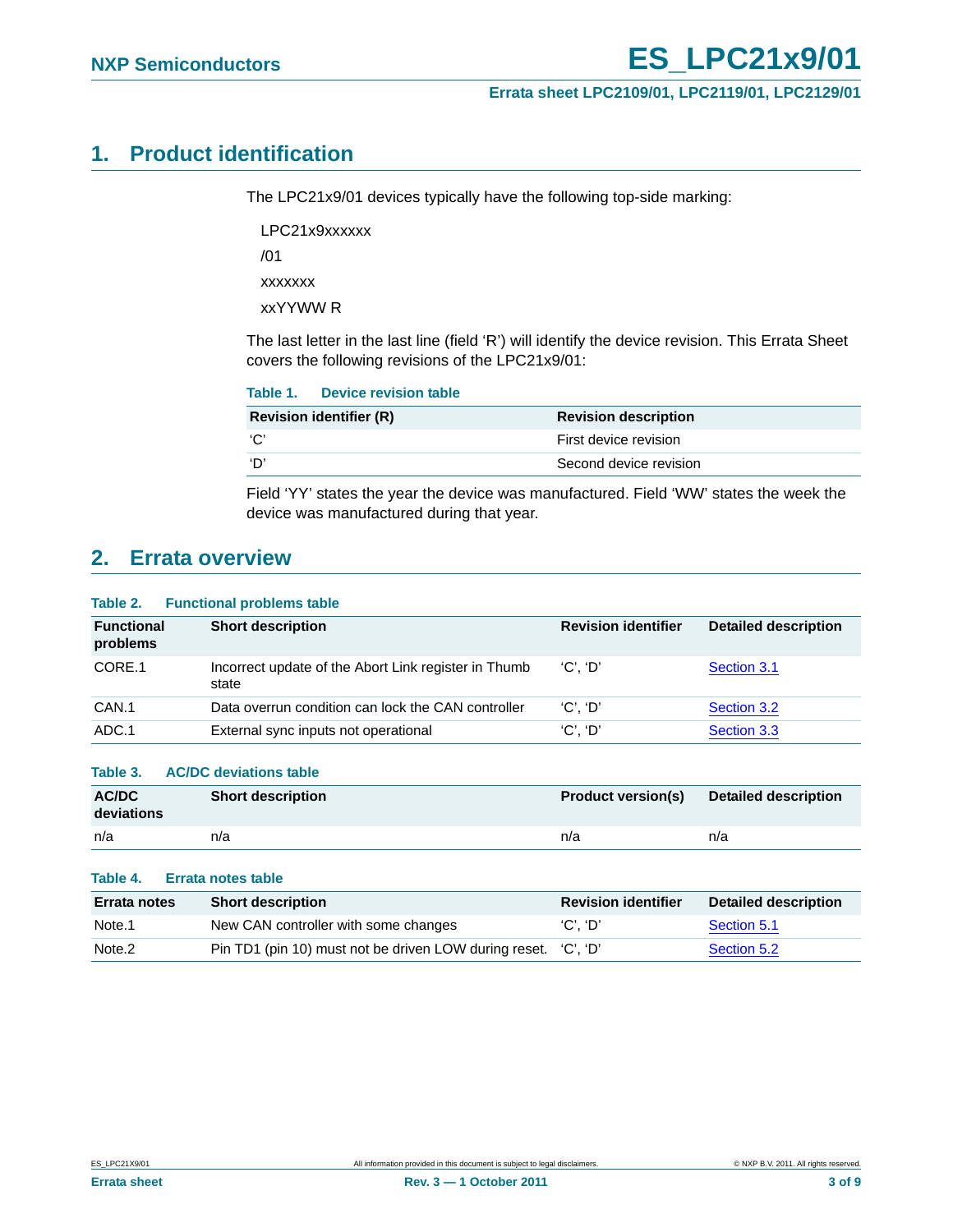# <span id="page-3-1"></span><span id="page-3-0"></span>**3. Functional problems detail**

### **3.1 CORE.1: Incorrect update of the Abort Link register in Thumb state**

#### <span id="page-3-2"></span>**Introduction:**

If the processor is in Thumb state and executing the code sequence STR, STMIA or PUSH followed by a PC relative load, and the STR, STMIA or PUSH is aborted, the PC is saved to the abort link register.

#### <span id="page-3-3"></span>**Problem:**

In this situation the PC is saved to the abort link register in word resolution, instead of half-word resolution.

#### <span id="page-3-4"></span>**Conditions:**

The processor must be in Thumb state, and the following sequence must occur:

<any instruction>

<STR, STMIA, PUSH> <---- data abort on this instruction

LDR rn, [pc,#offset]

In this case the PC is saved to the link register R14\_abt in only word resolution, not half-word resolution. The effect is that the link register holds an address that could be #2 less than it should be, so any abort handler could return to one instruction earlier than intended.

#### <span id="page-3-5"></span>**Work-around:**

In a system that does not use Thumb state, there will be no problem.

In a system that uses Thumb state but does not use data aborts, or does not try to use data aborts in a recoverable manner, there will be no problem.

Otherwise the workaround is to ensure that a STR, STMIA or PUSH cannot precede a PC-relative load. One method for this is to add a NOP before any PC-relative load instruction. However this would have to be done manually.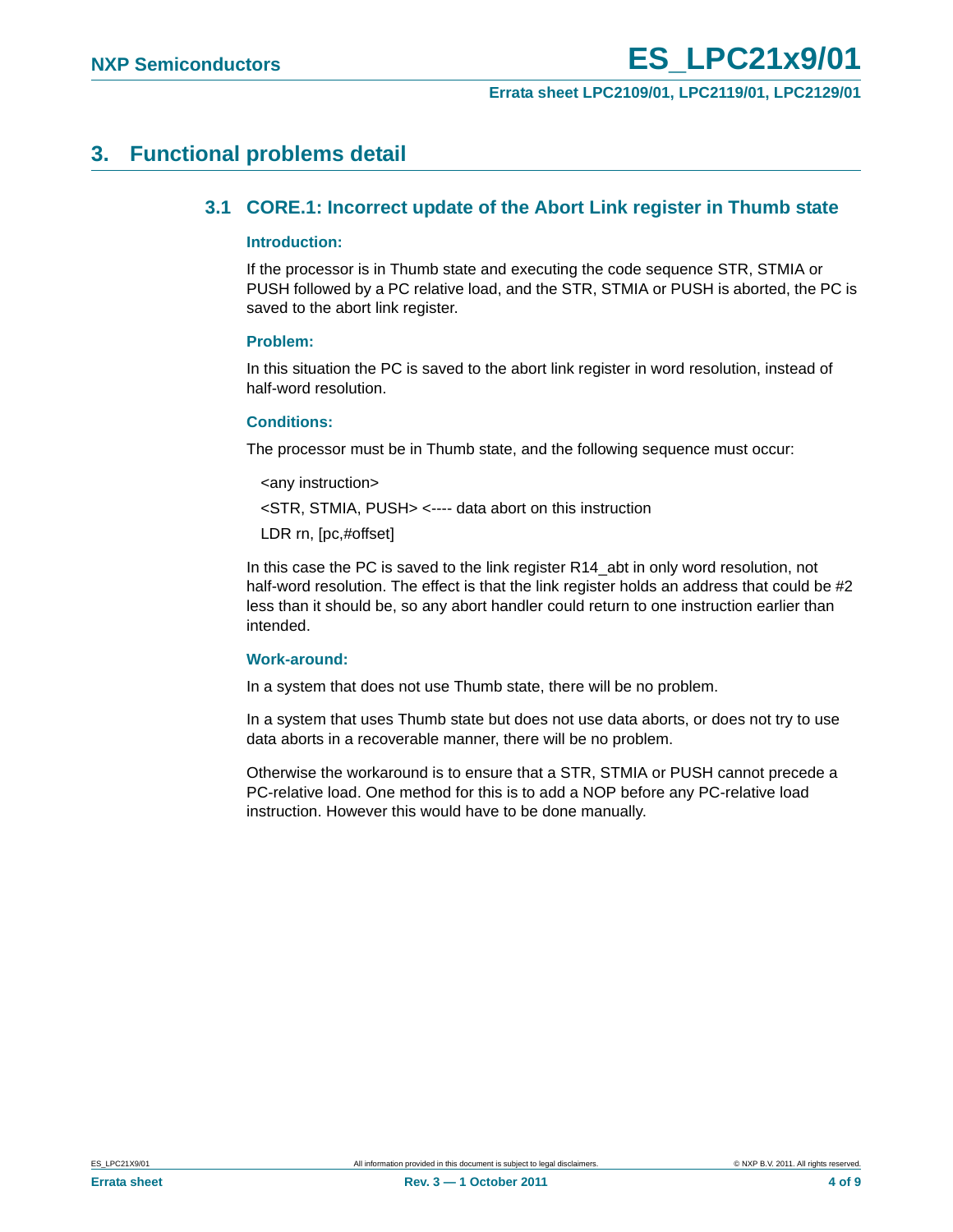## <span id="page-4-0"></span>**3.2 CAN.1: Data Overrun condition can lock the CAN controller**

#### <span id="page-4-1"></span>**Introduction:**

Each CAN controller provides a double Receive Buffer (RBX) per CAN channel to store incoming messages until they are processed by the CPU. Software task should read and save received data as soon as a message reception is signaled.

In cases where both receive buffers are filled and the contents are not read before the third message comes in, a CAN Data Overrun situation is signaled. This condition is signaled via the Status register and the Data Overrun Interrupt (if enabled).

#### <span id="page-4-2"></span>**Problem:**

In a Data Overrun condition, the CAN controller is locked from further message reception.

#### <span id="page-4-3"></span>**Work-around:**

- 1. Recovering from this situation is only possible with a soft reset to the CAN controller.
- 2. If software cannot read all messages in time before a third message comes in, it is recommend to change the acceptance filtering by adding further acceptance filter group(s) for messages, which are normally rejected. With this approach, the third incoming message is accepted and the Data Overrun condition is avoided. These additional messages are received with the corresponding group index number can be easily identified and rejected by software.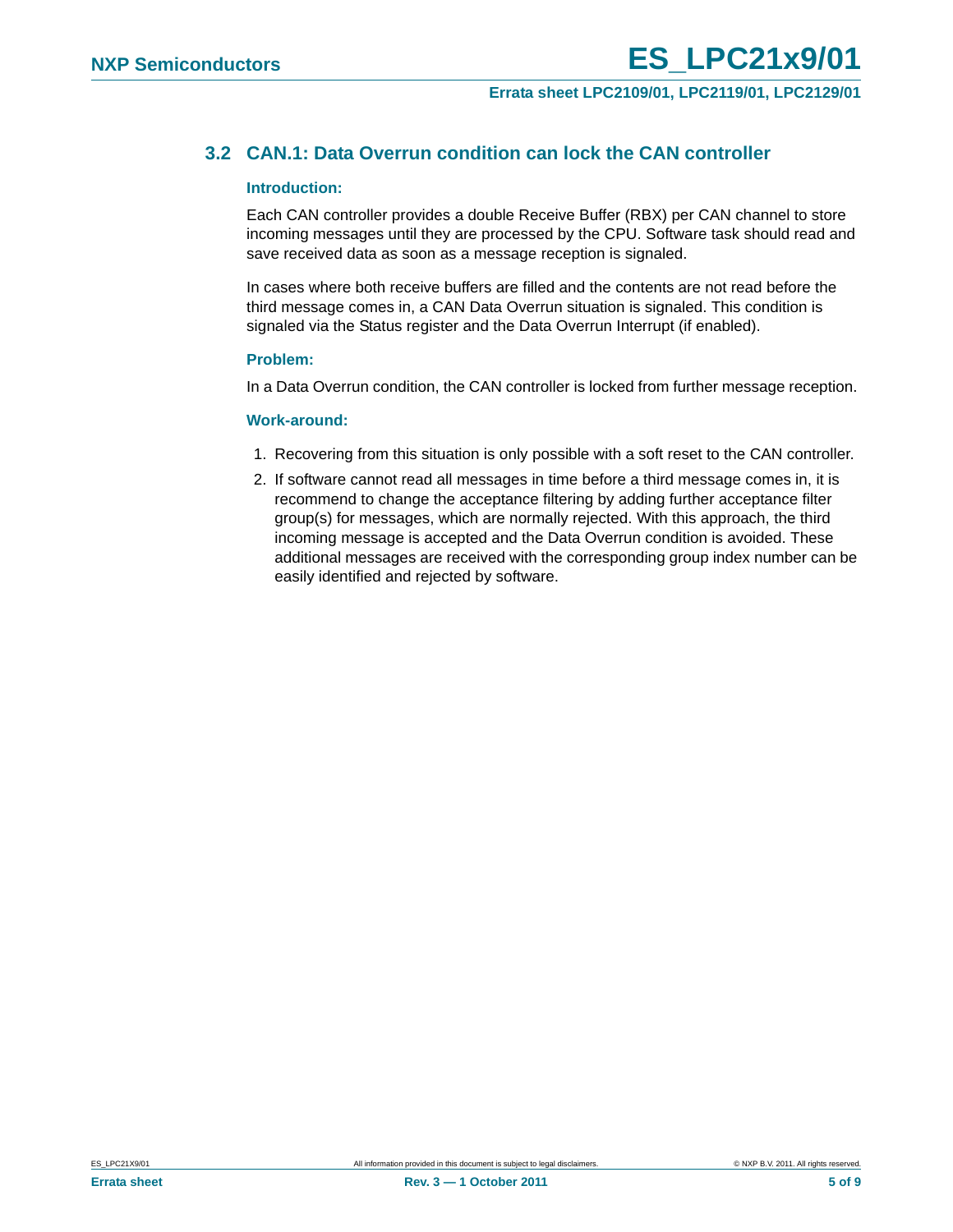# <span id="page-5-0"></span>**3.3 ADC.1: External sync inputs not operational**

#### <span id="page-5-1"></span>**Introduction:**

In software-controlled mode (BURST bit is 0), the 10-bit ADC can start conversion by using the following options in the A/D Control Register:

| <b>START</b><br>26:24 |     | When the BURST bit is 0, these bits control whether and when an ADC conversion is<br>0<br>started: |
|-----------------------|-----|----------------------------------------------------------------------------------------------------|
|                       | 000 | No start (this value should be used when clearing PDN to 0).                                       |
|                       | 001 | Start conversion now.                                                                              |
|                       | 010 | Start conversion when the edge selected by bit 27 occurs on<br>P0.16/EINT0/MAT0.2/CAP0.2 pin.      |
|                       | 011 | Start conversion when the edge selected by bit 27 occurs on P0.22/CAP0.0/MAT0.0 pin.               |
|                       | 100 | Start conversion when the edge selected by bit 27 occurs on MAT0.1.                                |
|                       | 101 | Start conversion when the edge selected by bit 27 occurs on MAT0.3.                                |
|                       | 110 | Start conversion when the edge selected by bit 27 occurs on MAT1.0.                                |
|                       | 111 | Start conversion when the edge selected by bit 27 occurs on MAT1.1.                                |

# <span id="page-5-2"></span>**Problem:**

The external start conversion feature,  $ADCR:START = 0x2$  or 0x3, may not work reliably and ADC external trigger edges on P0.16 or P0.22 may be missed. The occurrence of this problem is peripheral clock (pclk) dependent. The probability of error (missing a ADC trigger from GPIO) is estimated as follows:

- **•** For PCLK\_ADC = 60 MHz, probability error = 12 %
- For PCLK ADC = 50 MHz, probability error = 6 %
- **•** For PCLK\_ADC = 12 MHz, probability error = 1.5 %

The probability of error is not affected by the frequency of ADC start conversion edges.

#### <span id="page-5-3"></span>**Work-around:**

In software-controlled mode (BURST bit is 0), the START conversion options (bits 26:24 set to 0x1 or 0x4 or 0x5 or 0x6 or 0x7) can be used. The user can also start a conversion by connecting an external trigger signal to a capture input pin (CAPx) from a Timer peripheral to generate an interrupt. The timer interrupt routine can then start the ADC conversion by setting the START bits (26:24) to 0x1. The trigger can also be generated from a timer match register.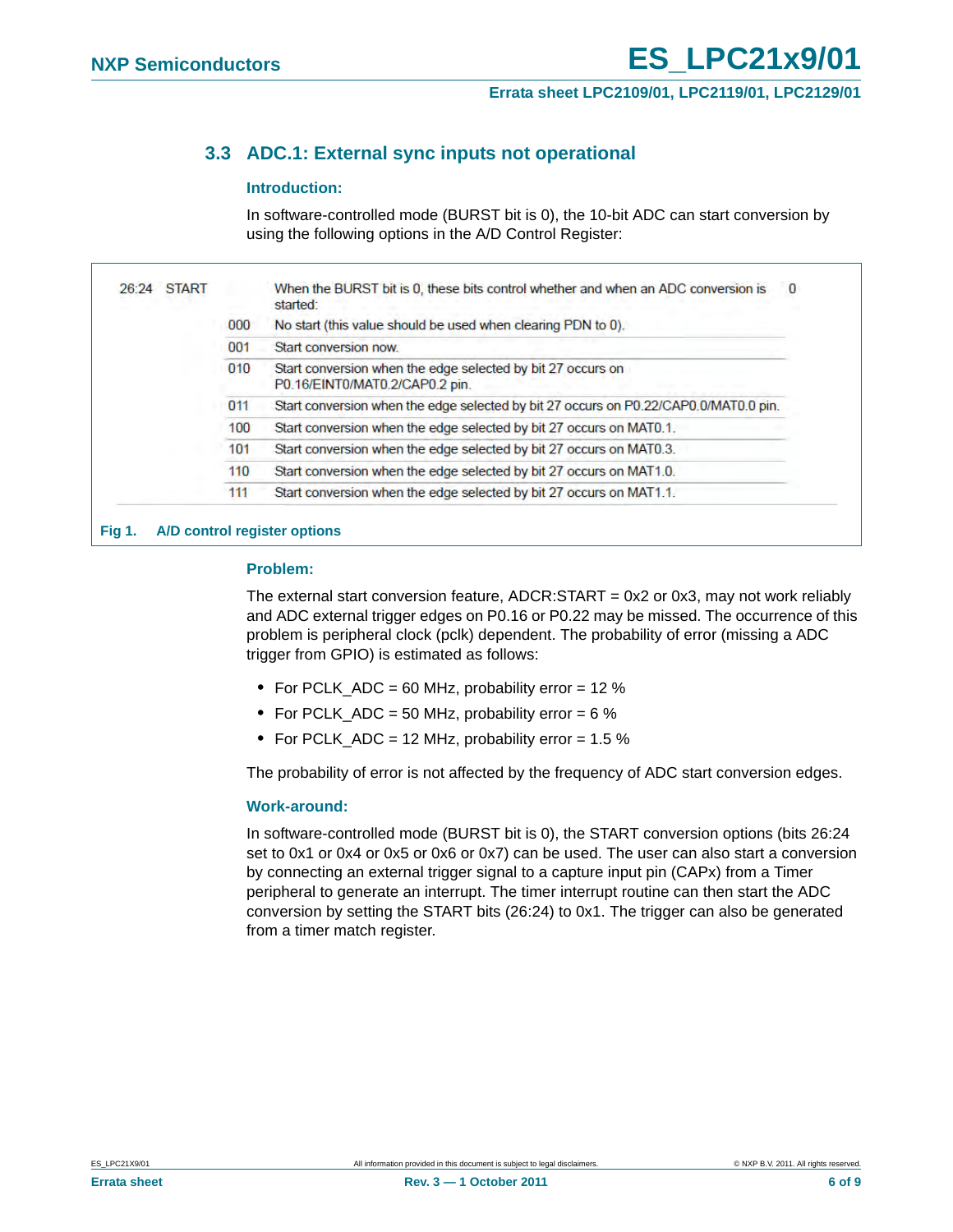# <span id="page-6-2"></span>**4. AC/DC deviations detail**

**4.1 n/a**

# <span id="page-6-4"></span><span id="page-6-3"></span><span id="page-6-1"></span>**5. Errata notes detail**

## **5.1 Note.1**

The CAN controller on the LPC21x9/01 is a new certified CAN controller. This controller has an improved interrupt behavior in Full-CAN mode. Care should be taken while using the global CAN filter look-up table (LUT). In the old CAN block (LPC2119, LPC2129, and LPC21x9/00), the numbering of the CAN interfaces in the LUT is 1 to n. In the new CAN block, the numbering of the CAN interfaces in the LUT is 0 to n-1 (n being the number of implemented CAN interfaces (2 or 4)).

## <span id="page-6-0"></span>**5.2 Note.2**

Pin TD1 (pin 10) must not be driven LOW during reset. If LOW on reset the device behavior is undetermined.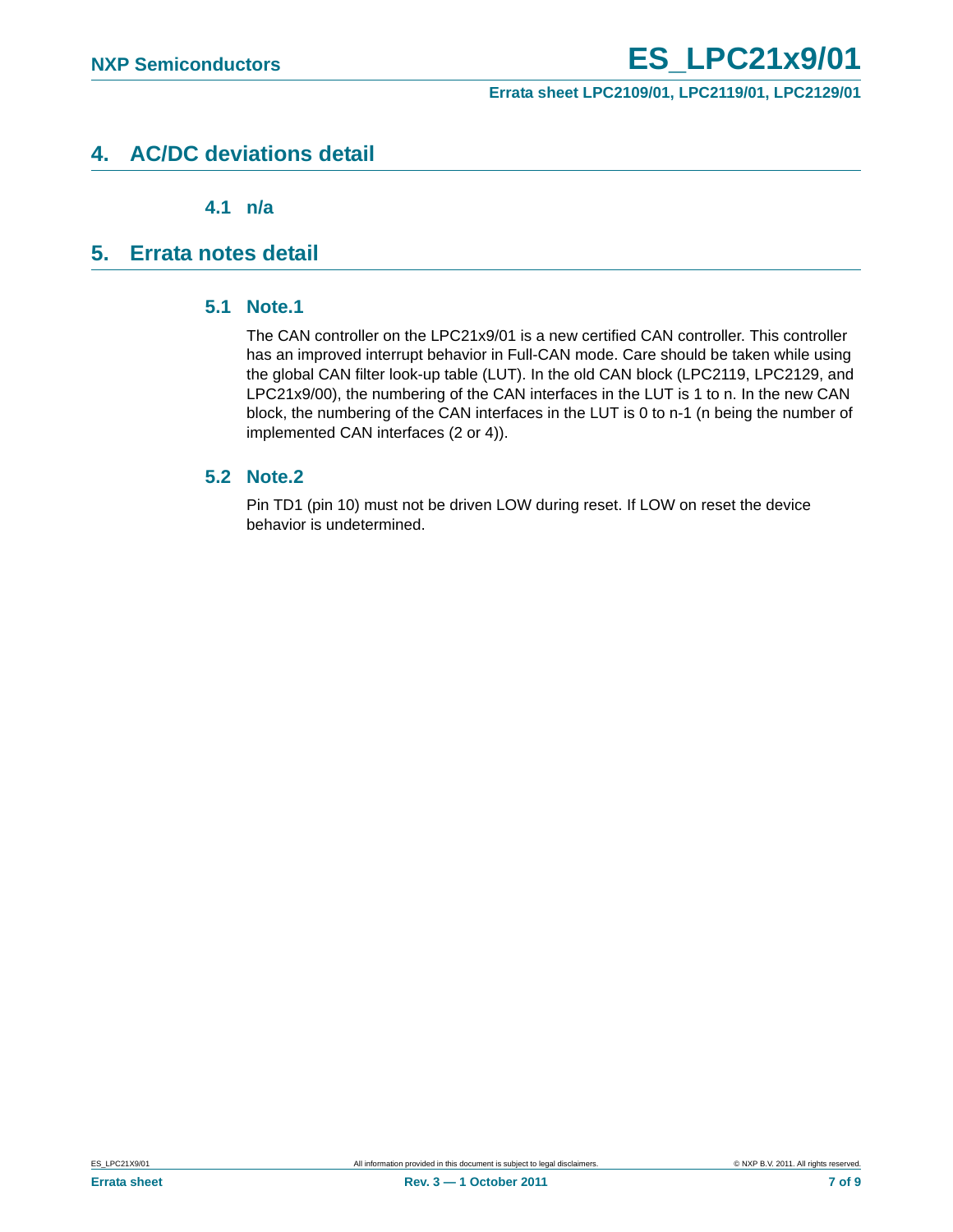# <span id="page-7-0"></span>**6. Legal information**

## <span id="page-7-1"></span>**6.1 Definitions**

**Draft —** The document is a draft version only. The content is still under internal review and subject to formal approval, which may result in modifications or additions. NXP Semiconductors does not give any representations or warranties as to the accuracy or completeness of information included herein and shall have no liability for the consequences of use of such information.

# <span id="page-7-2"></span>**6.2 Disclaimers**

**Limited warranty and liability —** Information in this document is believed to be accurate and reliable. However, NXP Semiconductors does not give any representations or warranties, expressed or implied, as to the accuracy or completeness of such information and shall have no liability for the consequences of use of such information.

In no event shall NXP Semiconductors be liable for any indirect, incidental, punitive, special or consequential damages (including - without limitation - lost profits, lost savings, business interruption, costs related to the removal or replacement of any products or rework charges) whether or not such damages are based on tort (including negligence), warranty, breach of contract or any other legal theory.

Notwithstanding any damages that customer might incur for any reason whatsoever, NXP Semiconductors' aggregate and cumulative liability towards customer for the products described herein shall be limited in accordance with the *Terms and conditions of commercial sale* of NXP Semiconductors.

**Right to make changes —** NXP Semiconductors reserves the right to make changes to information published in this document, including without limitation specifications and product descriptions, at any time and without notice. This document supersedes and replaces all information supplied prior to the publication hereof.

**Suitability for use —** NXP Semiconductors products are not designed, authorized or warranted to be suitable for use in life support, life-critical or safety-critical systems or equipment, nor in applications where failure or

malfunction of an NXP Semiconductors product can reasonably be expected to result in personal injury, death or severe property or environmental damage. NXP Semiconductors accepts no liability for inclusion and/or use of NXP Semiconductors products in such equipment or applications and therefore such inclusion and/or use is at the customer's own risk.

**Applications —** Applications that are described herein for any of these products are for illustrative purposes only. NXP Semiconductors makes no representation or warranty that such applications will be suitable for the specified use without further testing or modification.

Customers are responsible for the design and operation of their applications and products using NXP Semiconductors products, and NXP Semiconductors accepts no liability for any assistance with applications or customer product design. It is customer's sole responsibility to determine whether the NXP Semiconductors product is suitable and fit for the customer's applications and products planned, as well as for the planned application and use of customer's third party customer(s). Customers should provide appropriate design and operating safeguards to minimize the risks associated with their applications and products.

NXP Semiconductors does not accept any liability related to any default, damage, costs or problem which is based on any weakness or default in the customer's applications or products, or the application or use by customer's third party customer(s). Customer is responsible for doing all necessary testing for the customer's applications and products using NXP Semiconductors products in order to avoid a default of the applications and the products or of the application or use by customer's third party customer(s). NXP does not accept any liability in this respect.

**Export control —** This document as well as the item(s) described herein may be subject to export control regulations. Export might require a prior authorization from competent authorities.

## <span id="page-7-3"></span>**6.3 Trademarks**

Notice: All referenced brands, product names, service names and trademarks are the property of their respective owners.